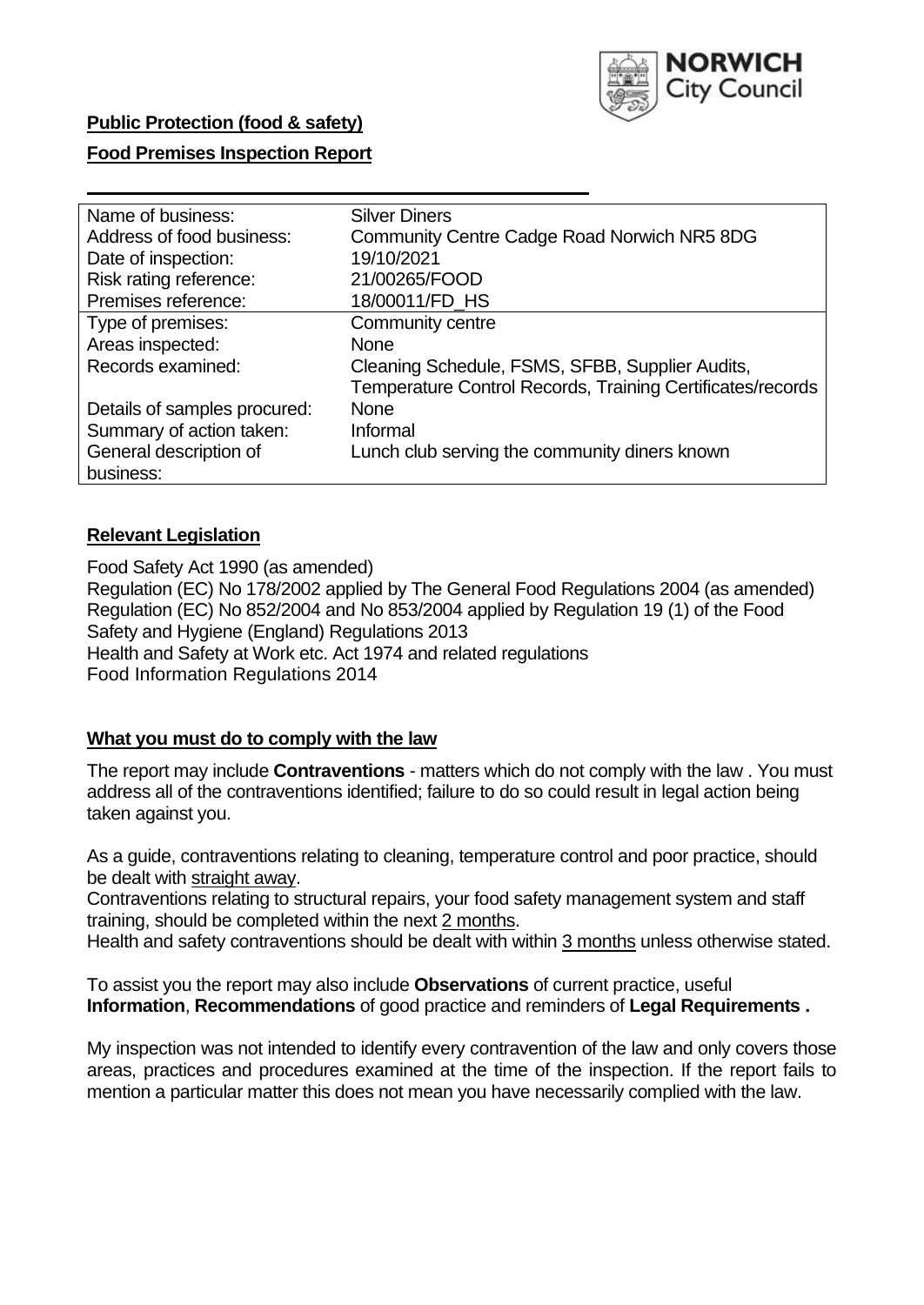# **FOOD SAFETY**

#### **How we calculate your Food Hygiene Rating:**

The food safety section has been divided into the three areas which you are scored against for the hygiene rating: 1. food hygiene and safety procedures, 2. structural requirements and 3. confidence in management/control procedures. Each section begins with a summary of what was observed and the score you have been given. Details of how these scores combine to produce your overall food hygiene rating are shown in the table.

| <b>Compliance Area</b>                     |          |    |           | <b>You Score</b> |                |    |           |    |                |  |  |
|--------------------------------------------|----------|----|-----------|------------------|----------------|----|-----------|----|----------------|--|--|
| Food Hygiene and Safety                    |          |    | 0         | 5.               | 10             | 15 | 20        | 25 |                |  |  |
| <b>Structure and Cleaning</b>              |          |    | 0         | 5                | 10             | 15 | 20        | 25 |                |  |  |
| Confidence in management & control systems |          |    | 0         | 5                | 10             | 15 | 20        | 30 |                |  |  |
|                                            |          |    |           |                  |                |    |           |    |                |  |  |
| <b>Your Total score</b>                    | $0 - 15$ | 20 | $25 - 30$ |                  | $35 - 40$      |    | $45 - 50$ |    | > 50           |  |  |
| <b>Your Worst score</b>                    | 5        | 10 | 10        |                  | 15             |    | 20        |    | $\blacksquare$ |  |  |
|                                            |          |    |           |                  |                |    |           |    |                |  |  |
| <b>Your Rating is</b>                      | 5        | 4. | 3         |                  | $\overline{2}$ |    |           |    | $\Omega$       |  |  |

Your Food Hygiene Rating is 5 - a very good standard



# **1. Food Hygiene and Safety**

Food Hygiene standards are excellent. You demonstrated full compliance with legal requirements. You have safe food handling practices and procedures and all the necessary control measures to prevent cross-contamination are in place. **(Score 0)**

#### Hand-washing

**Observation** I was pleased to see hand-washing was well managed.

### Personal Hygiene

**Observation** I was pleased to see that standards of personal hygiene were high. Both head covers and aprons were being worn.

#### Temperature Control

**Observation** I was pleased to see you were able to limit bacterial growth and/or survival by applying appropriate temperature controls at points critical to food safety and that you were monitoring temperatures. Your firdge and freezer were very clean and well organised.